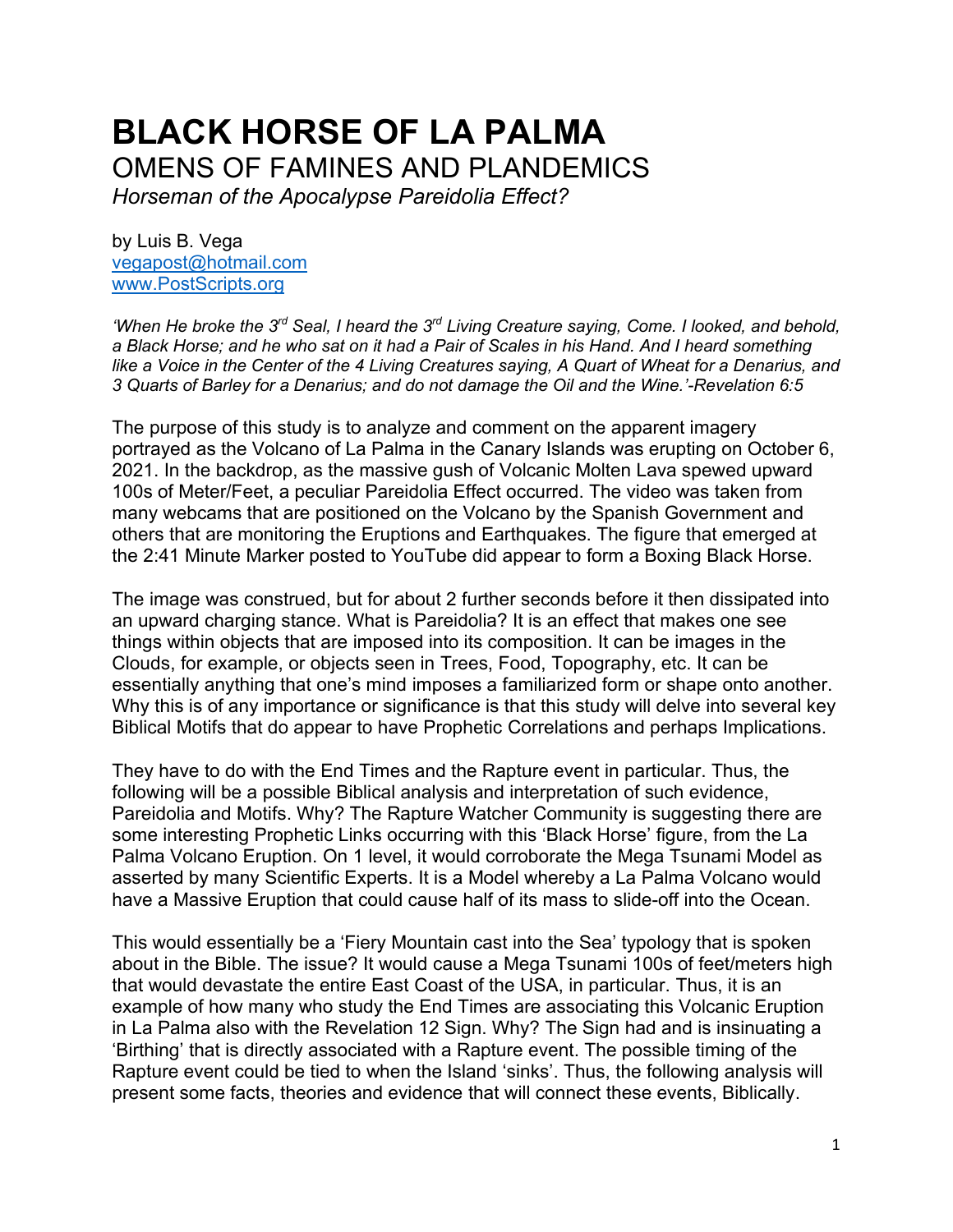# **Contextual Background**

Apparently, there is some concern as many People who are Followers and Believers of Jesus have had Dreams and Visions of such a Mega Tsunami hitting the East Coast of a USA. There have also been a lot of Hollywood Movie Predictive Programing of such an event. According to research, La Palma is just 1 of the 7 Main Islands that are called the Canary Islands, or Islas Canarias in Spanish. It belongs to Spain and is considered a European Union Zone as such. In order of size, the Islands are Tenerife, Fuerteventura, Gran Canaria, Lanzarote, La Palma, La Gomera and El Hierro.

Contrary to popular belief, Islas Canarias means, 'Islands of the Dogs'. And ironically, it is the native Canary Bird that is named after the Islands. However, there is a more plausible explanation as to how the Islands got their Name. It comes from the Ancient Motif of the Astronomical Sign of Sirius, the Dog Star and People of the Middle East. It is believed that one of the original Inhabitants of the Islands were known as the Guanches, but it goes much farther back into Ancient History. The Canary Islands have its Name origins from Canaan, as in the Promised Land and the Canaanites, etc. Or as the Phoenicians that have their root origin from the 'People of the Phoenix', etc.

It is believed by some that the Names of certain places were derived from the Fallen Angels, Principalities and Powers that were divinely assigned to them to 'Watch'. Now the Star is a peculiar 'Dog', the 'Female' Dog Star, Canis Major in the Heavens. And some contend, it is an 'Anti-Revelation 12 Virgo Sign'. This other 'Woman' is following/accompanying Orion. She was worshipped as the 'Queen of Heaven' by the Canis-anites and Phoenix-ians, etc. So, here is the link to the Revelation 12 'Woman' up there in the Sky with the Stars too. Perhaps this Volcanic Eruption is connoting a culmination as a 'Birthing' Pang', and Breaking of the Water, perhaps.

But this Dog Star Deity is none other than of the Moon Goddess, Ishtar, Diana, Isis, etc. Such were the same People that worshiped these Fallen Angels that colonized the 'Canary Islands' and beyond. There is even evidence that they made journeys all the way to Peru, in Lake Titicaca and up the Mississippi and East Coast of the USA. Evidence? There have been found inscription of Ancient Phoenician letter characters in Native American burial sites, for example. Why would La Palma Volcanic Eruption deal with the USA or there be such a connection? It is about pending Judgment against the USA. If one but understands what is going on in the USA, the Heart of the East Coast with her Mary-Land and Virgin-ia, one will see that it has become a Wicked Nation.

In terms of Bible Prophecy, the Black Horse is the  $3<sup>rd</sup>$  of the 4 Horses that are colorcoded that execute the Divine Judgment of the Rise LORD Jesus Christ. It is associated with what comes right after the White and Red Horses. What naturally follows after them will be Famine, Plagues and Hyper Inflation. This is what the Black Horse represents. It is interestingly associated with the Denarius. Why? It is about rendering to Caesar what is Caesar's, and to GOD what is GOD's. Thus, many who Study the End Times, suggest such Pareidolia Anomalies are possible Omens of what is happening presently or is about to. One could say, that due to the orchestrated release of COVID, that a Mass Die-Off of those that have taken the Gene-Therapy mRNA Injections has started.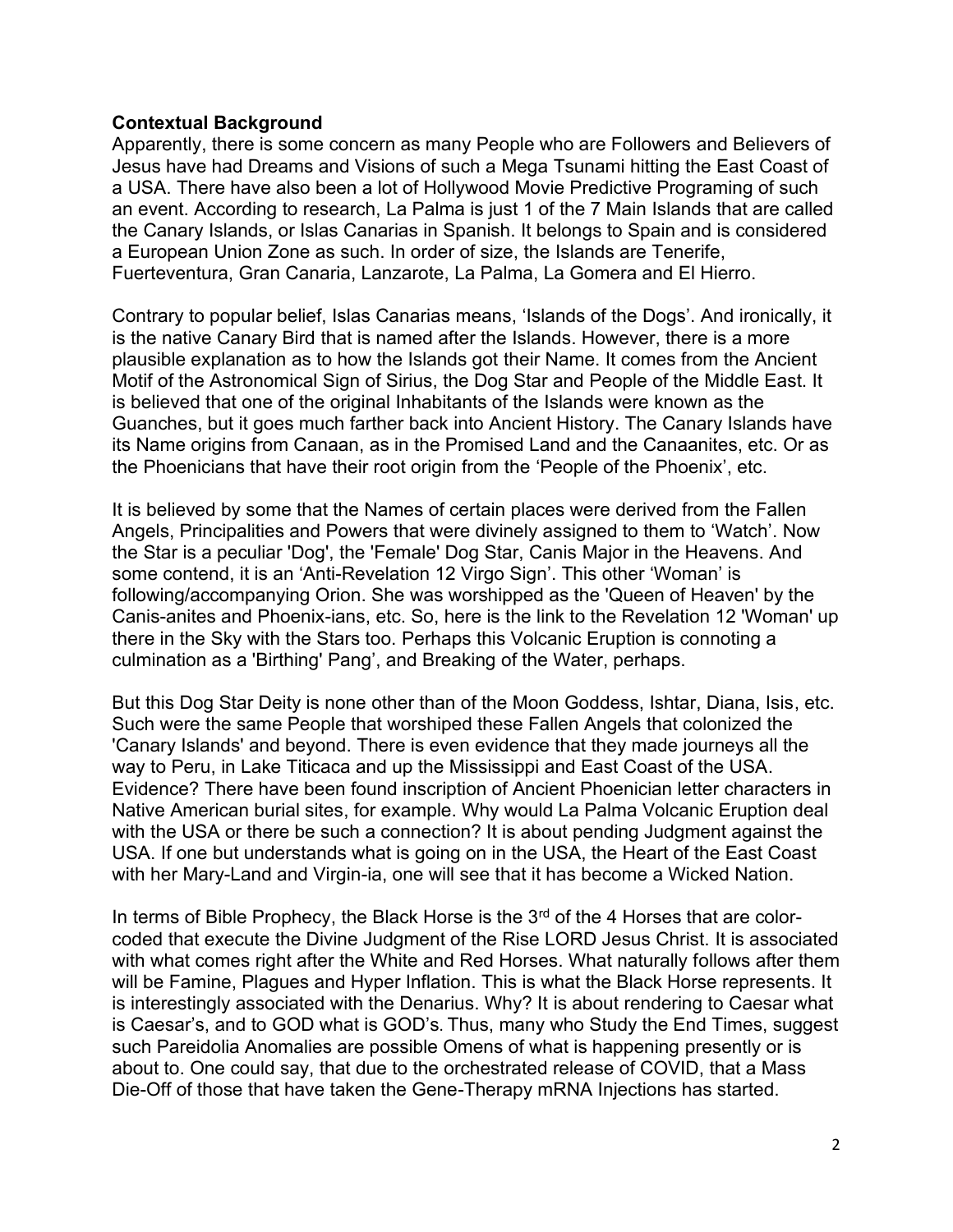## **Manipulated Metaphors?**

Many now argue that due to the Forced Lockdowns, the World Economy and the various Supply Chains for Food, Goods, and Services have been dramatically disrupted, by design. It has been reported that shortages and rationing have begun in some places, many Nations. In other places, Hyper Inflation as arrived and will continue to get worse as Food Prices, for example have tripled in less than a year. The other Prophetic Pattern that Bible Scholars are equating this particular Volcano at La Palma has to do with a Delivery or Birth process, that is tied to the Revelation 12 Sign Motif.

It is a depiction a Woman that is about to give birth but in much Opposition and Warfare. Most would argue that this is happening now with the Body of Christ that is seen as a 'Woman'. But, there is a Rapture Typology in the Sign. The Rapture event is that occasion when the Followers and Believers of Jesus will be 'Evacuated' or taken from off Planet Earth. As far-fetched as that may seem, most would not bat an eye in accepting what all those Super-Hero Moves exactly do the same in Predictive Programming such a similar event no? Consider the Thanos that at the snapping of his fingers with the Infinity Stones, half of the People in the entire Universe 'vanished'?

Nonetheless, the issue with the Rapture event will be explained away by the 'Alien Saviors' arriving and the Mandated COVID Injections, that are increasingly showing are becoming the primary cause of Death. It is a Globalist and Eugenics plan to Contaminate, Cull and Control the World Population with. It is a matter of time now as the Children are being targeting and if Jesus does not come soon for the Bride, there will be no Wedding to attend. Now the debate within the End Time Community, for the most part understand that such Pareidolia Effects like this 'Black Horse' suggest the 'Opening of the Seal Judgment' has begun as foretold in the book of Revelation. However, this is not the case. It has not happened yet; this was perhaps a 'Signaling'.

The Seals will commence with the 4 Horsman but after the Rapture event, during the time called the Tribulation Period. And some consider that time to be the Last Shemitah or Sabbath Cycle that deals with Israel. It will be a time for concluding all that was revealed to the Prophet Daniel. It would be about summing-up and concluding all that is pertinent to 'His People, City and Temple', not the Church. There are others that believe that the Mega Tsunami that will inundate entire cities of the Coasts to topple Skyscrapers or that will be the result of Giant Asteroids that will hit the Ocean.

The book of Revelation does speak of a 'Star' that hits the Land Mass but also another one that is described as a Flaming Mountain due to the Lava Flow perhaps. This is another connection to the La Palma that can be made. Some are making this association that if and when the Island explodes, half of the island or 'Mountain' will be sliding or 'cast' into the Ocean. So, how is this particular Volcanic Eruption of La Palma unique? At any given time, there are an average of about 50 Active Volcanoes going off. One Blog Member of the Watcher Community at<https://rev12daily.blogspot.com/> named Jimboni commented that [volcano.si.edu](http://www.volcano.si.edu/) reports that 51 Active Volcanoes are erupting presently. This is in contrast to an average of about 25 that is considered 'normal'. Since the last decade, their Frequency and Intensity have risen dramatically.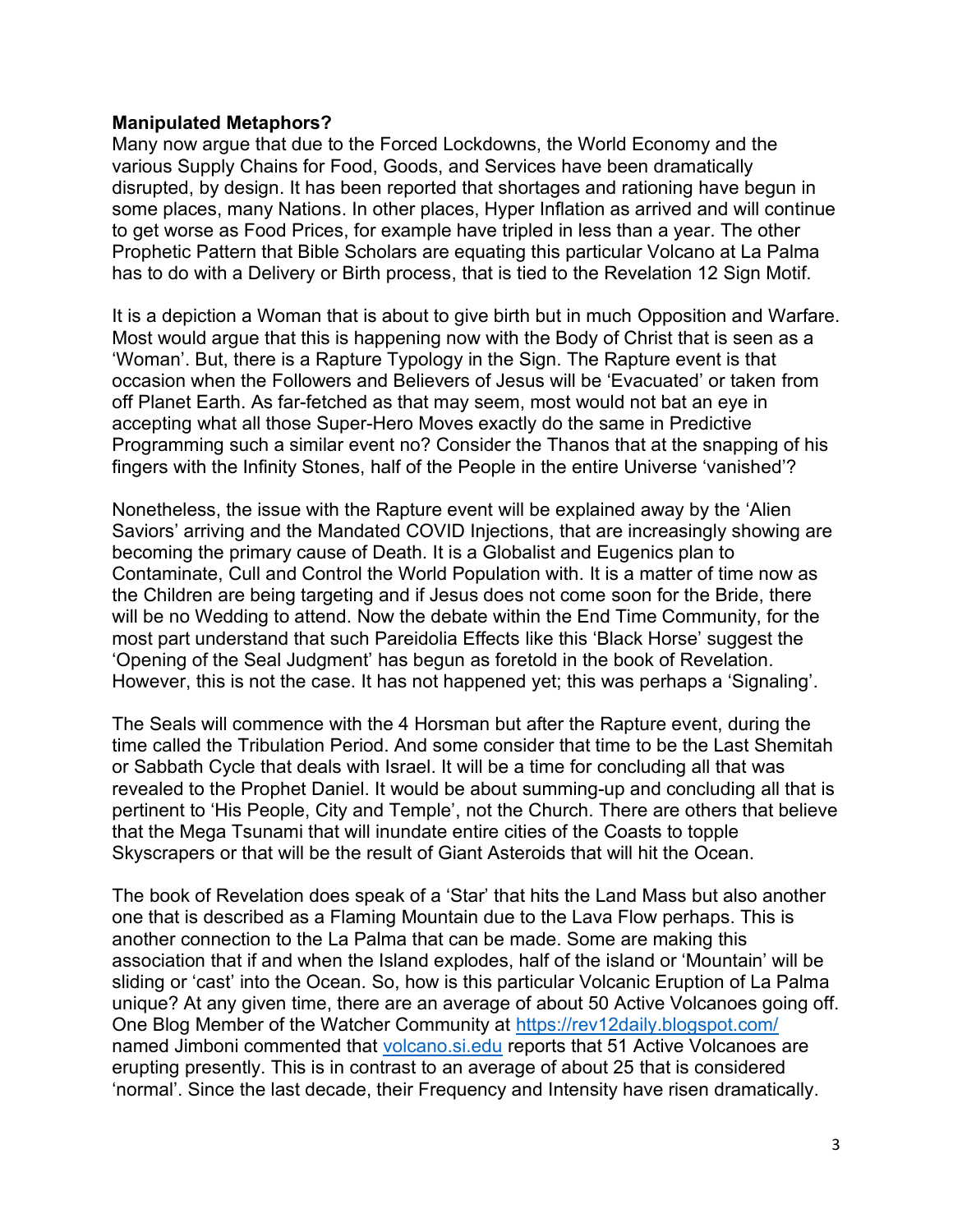## **Prophetic Possibilities?**

It has been recorded that such Volcanic Activity and Earthquakes have skyrocketed. Are there other La Palma Prophetic Connections? Blog Member Sheila recalled a prominent Palm Tree in the Coin commemorating the Abraham Accords. She had pointed out that perhaps maybe the Palm Tree on the back might have a La Palma link. It would appear so. It is an interesting connection in seeing that. One would naturally associate the Palm Tree to that of the Saudi's/Arabs as that is the emblem on the Saudi Arabian flag. But if one sees the progression of the Islamic Sword Motif, they are all connected to what is unfolding now with the COVID plandemic.

The design and composition have the Motifs related to Nano-Technology, Vaccines, GPS Tracking, etc. They are all essentially Biblical themes. What is interesting is that the Palm Tree is right in the midst and it does depict Waves of Water issuing from its Roots. So, the question remains, could that be indicating a simultaneous event such as La Palma induced Tsunami? What is prophetically interesting is that the La Palma Island, is 1 of the 7 Main Islands and its name comes from Sirius, the 'Queen of Heaven' as mentioned. So? One can see it as an anti-type on Earth below of the Revelation 12 Sign Woman as it was in the Sky above then. Does it have to do with 4?

Is there a Prophetic Synchronicity of their mutual pattern occurring perhaps, 'in play' down below on Earth? Will it be or is it a type of concrete prelude of sorts to the fulfillment of the Revelation 12 Sign's timing of the 'Birthing' or Rapture event? After all, it has now been 4 years since the Sign occurred Astronomically. However, many End Time Watchers get ahead and miss the point that Signs Above, are to forewarn of future events. The Sign is not the event itself. So, if one runs with the Prophetic Metaphor, 'She', La Palma Island, is likewise in 'Convulsions' as if going into Labor and perhaps about to give birth. Birth to what or whom? This is where the Watcher Community is rather excited in that it could be signaling the Man-Child, the Bride of Christ.

Will the Rapture coincide or could with a Massive Explosion that will cast a Fiery Mountain into the Sea? And that there is then that 'Breaking of the Water' to suggest the Mega Tsunami event? It will remain to be seen. However, the point is that the Rapture event will be like a Birthing of sorts. The Bible is clear that when the Rapture event does occur, it will be as in an exchange; of an Escape and Destruction of some sort occurring simultaneously. Some would and do argue the contrary. That the whole Eruption and Earthquakes could end as fast as they began. True.

But if the Scientific Projections are any indication, it appears the Island is about to 'slideoff' the Map, literally. The People of the Island serious need to consider evacuating now. Thus, could the apparition of the Black Horse be indicative of this coming Catastrophe? Many Scoffers will and do criticize those that attribute such Pareidolia and Prophetic Metaphors to natural Geological occurrences like what is happening at La Palma. Fair enough. Perhaps all such Prophetic Metaphor being attributed to it are a stretch but what if there is an association. What if the 7 Islands like the 7 Churches are representing a 'Birthing' based on the origin of its Name, and when it started to erupt? What will be birthed and when?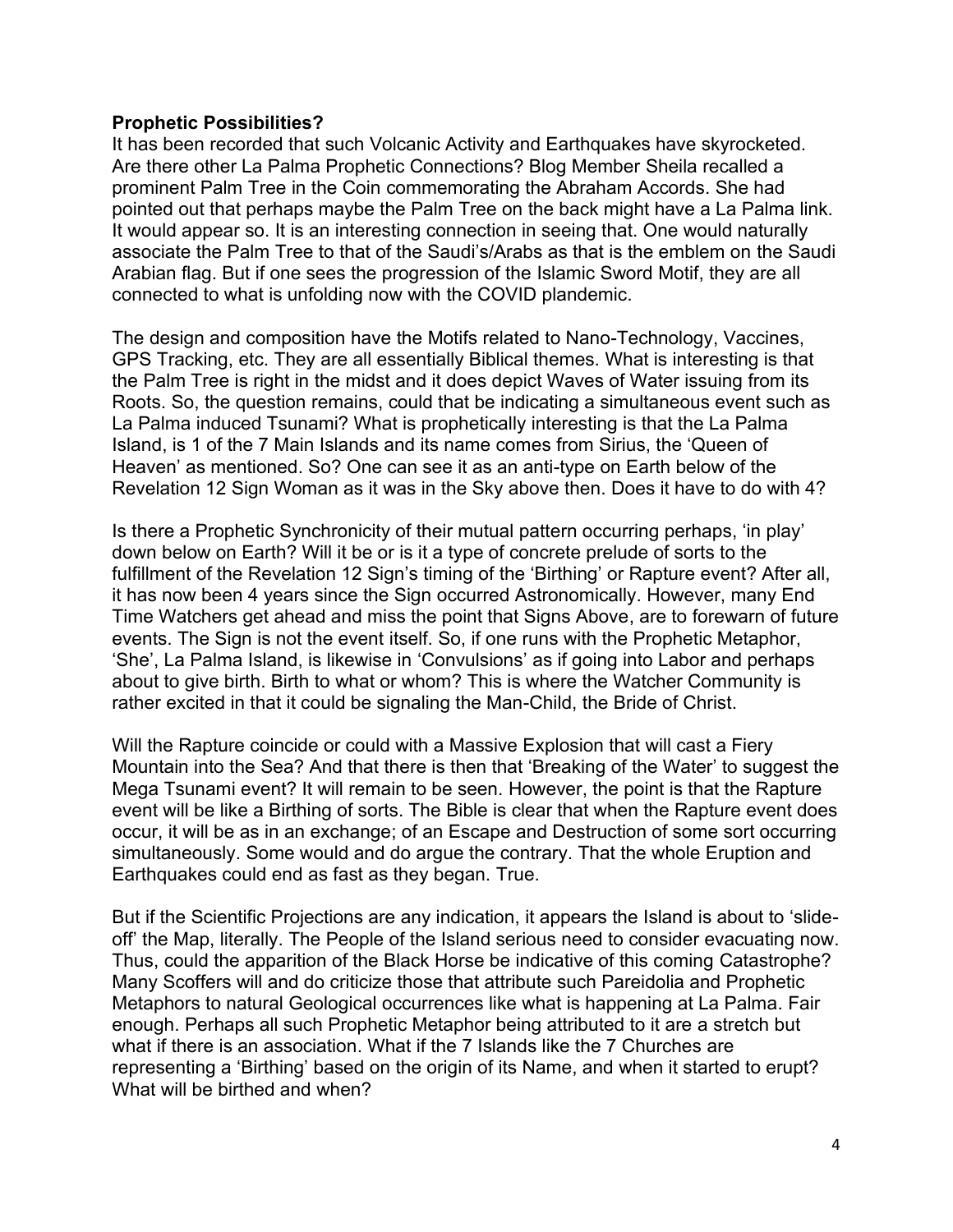# **A Birthing**

Many believe the Birthing event is occurring now due to the deteriorating circumstances in the World and that the Rapture is about to take place soon. As the Saints await this amazing event, so is the Planet. In fact, in the Bible, it states that the Creation is also waiting for the Revealing of the Sons of GOD, etc. So, interesting, that the Eruption day occurred leading up to the 4 Year Anniversary of the other Woman in travail. This was the Revelation 12 Sign of 2017. But if things get worse on the Island, for the safety of the Islanders, there may very well be the need to 'Evacuate' the entire island.

It will be then as all the People Depart, just like in the Rapture Metaphor, no? As to the Number 4 and La Palma Volcano connection to Rev 12 Sign. So, in considering the convergence of several factors already, consider then they are keeping with the possible Resurrection Rapture theme. Evidence? Consider the specific Time Markers and Biblical innuendos for good measure, especially linked to the Revelation 12 Sign.

- *- As it is known, 9-23 was the 4-Year Anniversary of the Sign, from 9-23 of 2017.*
- *- The 4th Year is when the Grace Period was over for the Unfaithful Fig Tree Parable.*
- *- On the 4th Day is when Jesus resurrected Lazarus.*
- *- The Red Dragon tried to spew from his Mouth Water to devour the Woman.*
- *- But the Woman was given Wings to take flight, away from Danger.*
- *- The possible Tsunami, if powerful enough will hit America's, 'Virgin-ia', 'Mary-land'.*

However, pertaining to the Mega Tsunami Model? There is a reservation about this possible splitting of the island. Consider the following comparison. If one remembers the Indian Ocean 9.1 Earthquake? As powerful as that was, the Waves barely did anything by the time they got to India and much less to Africa. And that distance to India is halfway from La Palma to the East Coast of the USA. So, it would have to be an Asteroid that would have to hit the Atlantic Ocean and near the USA, like the Caribbean to cause the 100+ meter/feet Waves. The Force and Energy would have to be enough to top the New York Skyscrapers as seen in the movies and in countless Dreams from People.

However, there are other Tsunami Models that suggest the opposite. That in the course of the Waves traveling, they will accumulate Kinetic Energy that will magnify its Power. But the Prophetic Imagery of the Red Dragon spewing-out the Water to get to the Woman, the 'Virgin', the 'Mary' that the Revelation 12 Sign is interesting. One is also seeing its 4-Year Number Association with a Flight and an actually 'Harpazo' as seen with the Man-Child. As mentioned, many Watchers also have had Visions and Dreams of how the USA, in particular will be destroyed. Why America in particular?

This 'Destruction' is sadly occurring now and deliberately from within. It is the case now with treacherous consequences in the name of Medical Science, primarily. It is an Orchestrated Demolition of the USA and the World will reach Critical Mass, just like the Volcano. But consider the timing. Why is the Numbers of any importance? Consider what occurred on 9-11 and the Pareidolia that happened then. How so? Remember the Demon Faces that were formed in the explosions as the Smoke rose from the shattered Skyscrapers? If anything that can be said with certainty about all this is that there does appear to be Spiritual Forces behind the occurrences. Their signatures are all over it.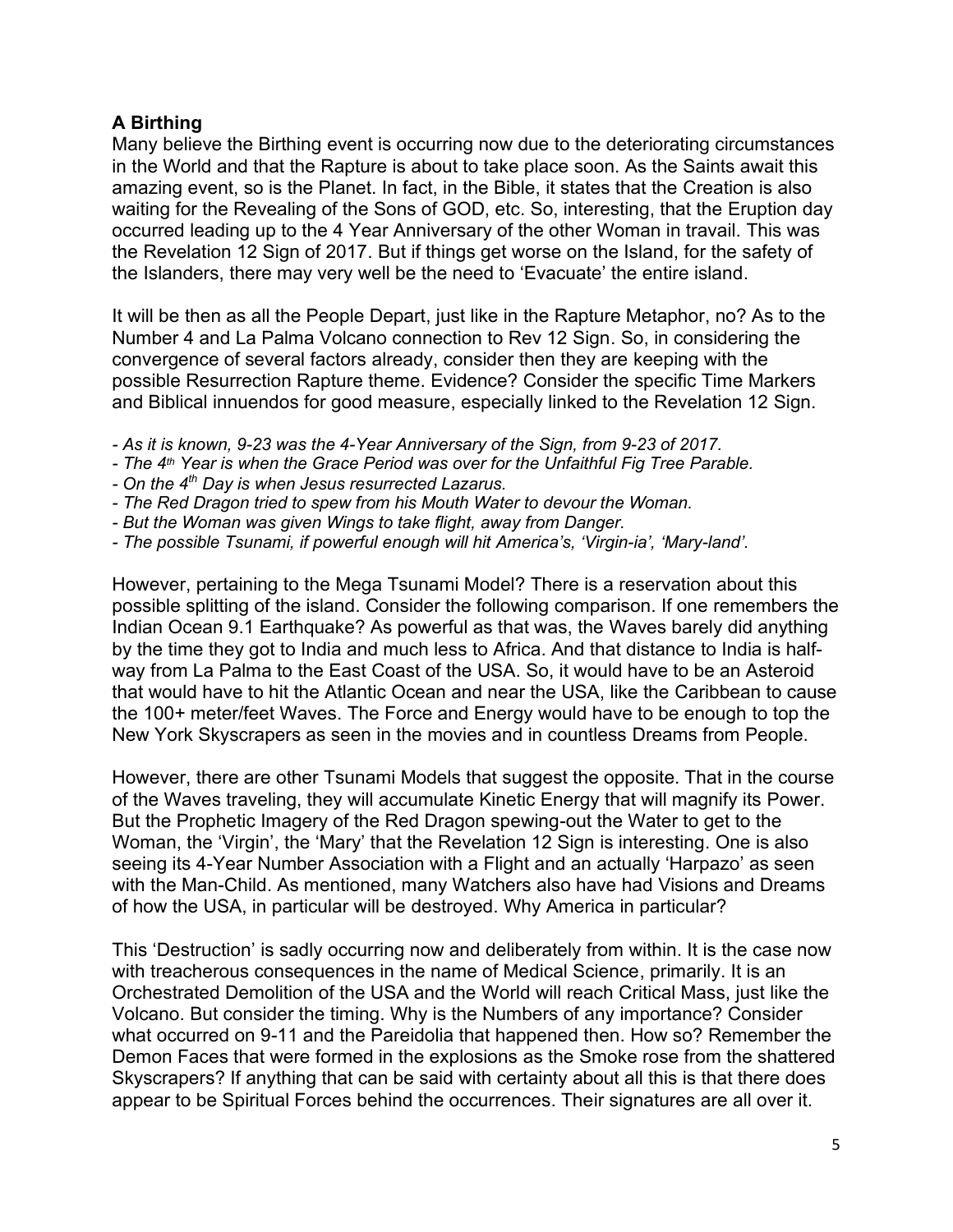# **Circumstantial Evidence**

*September 11 = 1st Earthquake Swarm observed by Spanish Monitors. September 19 = 4.2 Earthquake in La Palma Island. September 20 = Eruption begins. September 22 = Fall Equinox occurs. September 23 = Revelation 12 Sign 4-Year Anniversary.*

Then how many who study the End Times, all got a 'download' as such, concerning the meaning of the Parable of the Unfruitful Fig Tree. So? It had a 4-year Probationary Period. Some will say, but that is a Fig Tree, this is a Palm Tree. True, but then another online Blog Member, Lyndsey looked-up when Palm Trees give Fruit and are harvested. According to her research, Palms begin to bear fruit in 4 to 5 years and reach full bearing at 10 to 15 years.

They can yield up to 40 to 80 kg (90 to 180 pounds) or more each. Palms are known to live as long as 150 years. Palms typically begin to bear Fruit in April or May and are ready for harvest around late August to September. So, as one can assess, the Agricultural and Harvest Cycle for Figs are practically identical to that of Palms. Then with the discussion about the various Biblical Metaphors being applied to the Volcanic Eruption, another Blog Member, named Bob noted that he believes La Palma 'appears to fit into the grand scheme of things'.

He suggested that since there are 7 Main Islands, that perhaps it has a connection to the 7 Churches of Revelation. He did further suggest other Celestial Motif, that of the Pleiades that is also a Prophetic Metaphor of the Church on Earth. He also stated that if the Mega Tsunami was to hit the East Coast of the USA, it would be in approximate alignment to Charleston, South Carolina and how in Florida, Palm Beach is a popular attraction. He may not have realized but the Latitude of Charleston is at the 32 Degree Latitude where the Mother Lodge of the Freemasons is headquarters for the entire USA.

And as to the Pleiades, the Star Cluster is 33 Degree or 3 Degrees from Taurus. As it pertains to the Pleiades, it is called Astronomically, the 'Congregation of the Shepherd' or the '7 Daughters of Atlas' who is accompanied by Pleione. She helps guard the Sheep Fold, a type of Orion and Sirius, etc. Are there any further possible Biblical Motifs related to 'Palms' in Scripture and La Palma Island with its menacing Volcano Eruption and now the Black Horse of the Apocalypse pending?

Well, another Blog Member, named Archangel reminded the Community of Jesus' Triumphal Entry into Jerusalem on Palm 'Sunday' as the People waved Palm Branches and placed them in the His path. The Palm Branches were waved because the People there saw Jesus riding in as a Conquering Hero. The People believed it would be Jesus who would save them from their Enemies, the Romans in that day and age. However, it was Jesus who was 'Saving' the People, from their sins. Likewise, Jesus at the point of the Rapture will be saving His People from the Enemies on Earth and the Horsemen that are coming. As to that connection to Palm Sunday, during the Tribulation Period, all those Overcomers and who did not take the Mark appear in Heaven.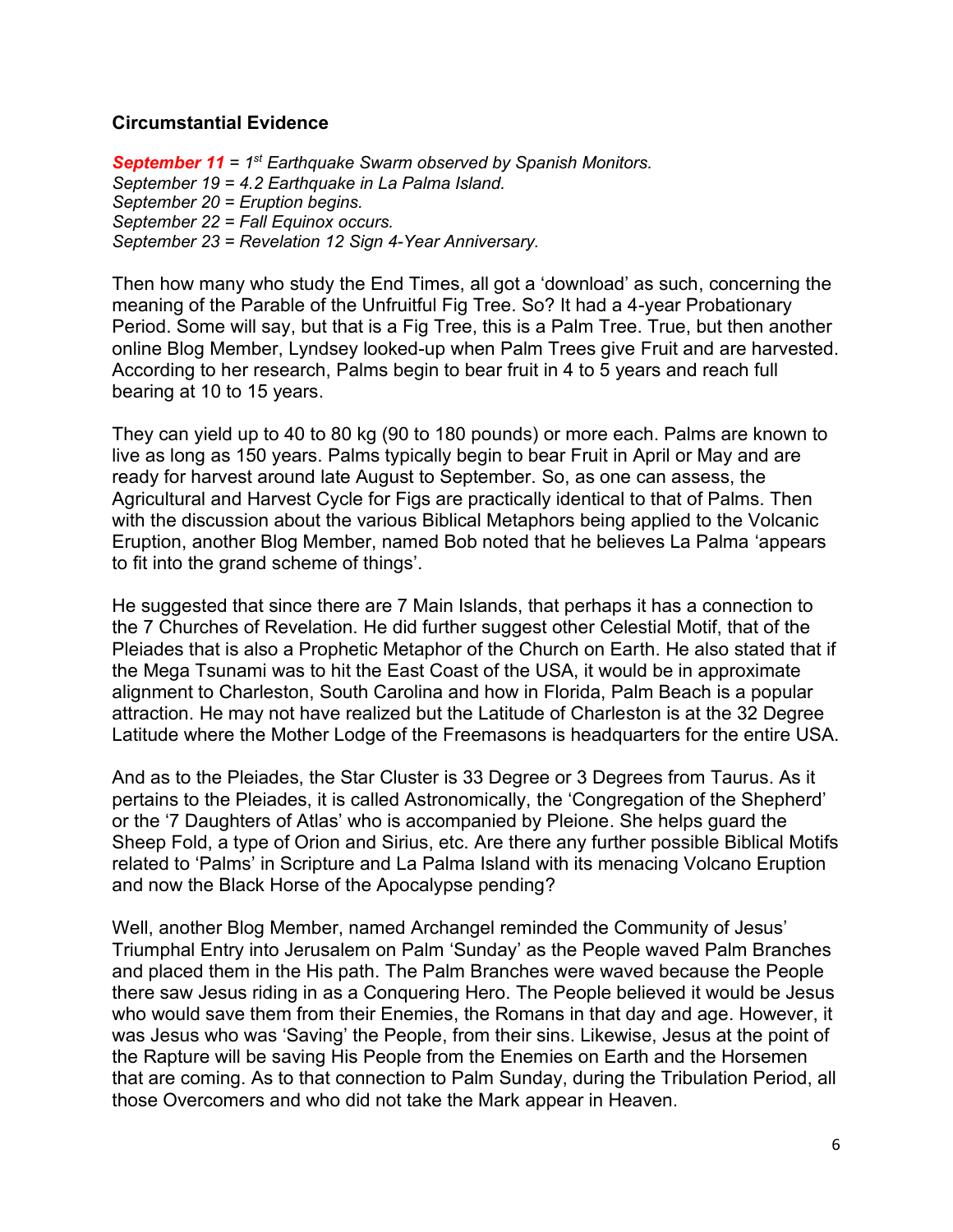# **Of Dreams and Visions?**

This particular groups is 1 of the 7 'Translated' Cohorts and have Palm Branches. Revelation 7:9 depicts this, primarily being of those Redeemed out of National Israel. But, the Palm Branches thus represent Overcoming Victory, Rest, Praise, Deliverance. So, perhaps it is indeed that as the 7-Island 'Queen of Heaven' Motif with 'La Palmas' and the Black Horse is in some way signaling a pre-cursor of that is soon coming on Earth. For the coming Bride of Christ that Metaphorically, will be as with Palm Branches for having Overcome and been Delivered.

Thus, La Palma Eruption could be signaling this. It is interesting that a Debut is coming, of a Christ. But it will not be Jesus that is to come. But what is happening with the Medical Martial Law is that this Debut is being set-up now, all the World over for the AntiChrist's 'Triumphal Entry'. As one can start to comprehend, La Palma Volcanic Eruption Metaphors are not some off-the-wall ideas. There does appear to be Prophetic Overtones that are rather interesting if not amazing. Is there another Palm association in the Bible then? Yes.

Another Blog Member, Lyn Melvin shared a YouTube video of a Bill Larkin that describes with detail a vision he had of a Tsunami Destruction coming to the USA's East Coast. But this vision was posted back in 2012. Another very interesting point was that the Tsunami was caused by a landslide in the Canary Islands. He said it would occur in a month of August but was not certain of the year. The Volcanic Eruption of La Palma has captivated the attention of the entire world. Once cannot remember such a spectacle of such a magnitude. Why?

What has become rather strange is that the Satellite pictures over the Volcano shows concentric Rings of Clouds. The majority of the Air surround the Volcano comes from the Ashes and Dust that has been thrust up. It does appear surreal in viewing the sky from ground level. The concern? Some who study this sort of occurrences suggest that perhaps there is a Nefarious Element of Man-Made Manipulations going on using Weather Weapons like HAARP to exasperate the event. Evidence?

Another Blog Member, Jimboni made the following observation. It is paraphrased with minor editing. It has been reported that the entire Island is resonating, as in Frequencies. It is not believed to be 'natural' as this configuration of Concentric Rings of Dust and Ash Clouds permeated out of the Volcano center. It is being called a Geological Phenomenon. It was categorized as having 'Rhythmically Displacement' due to the sheer volume of Material being thrust into the Atmosphere. The concern? Scientists say that the Harmonics are Force Multipliers. Meaning?

Consider a Wine Glass that is subjected to a resonating Sound Frequency or that of the proverbial Opera Singer. The Sound Waves cause so many Vibrations that the molecules that constitute the Glass, break apart. This is what will happen to the entire Island, if such models come true. It can thus be catastrophic. Such a configuration is unprecedented nor seen before. And the Harmonic Disturbances are not known why or how they are occurring.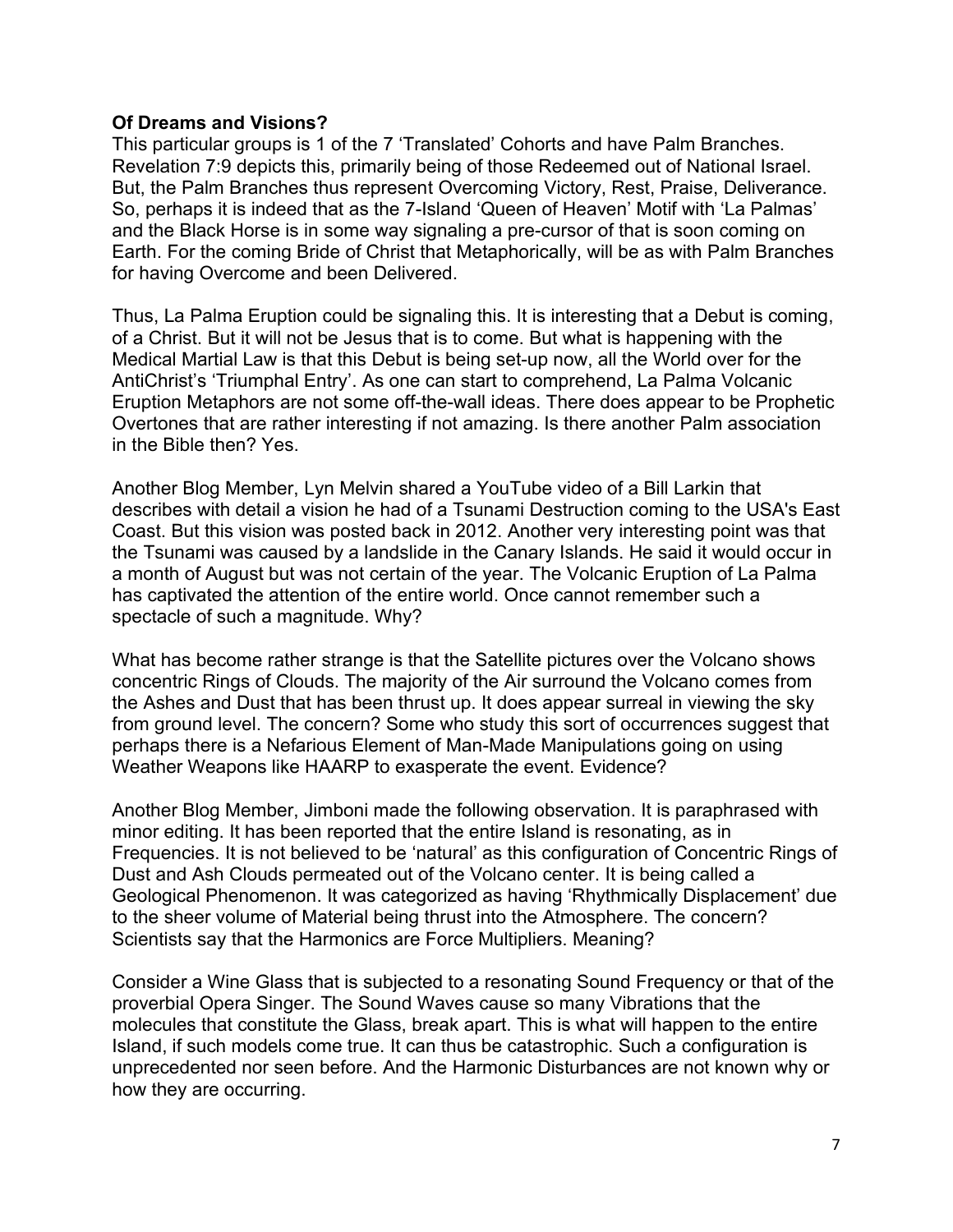# **Harmonic Convergence**

If such a 'Harmonic Convergence' continues, the sliding-off of the Mounting into the Sea will occur or can. Realize that on any average day, there are over 100 Earthquakes occurring all over the World. Most are nominal between 1.0-2.5. Since 2000, and especially since 2015, the Frequency and Intensity of them have 'Skyrocketed'. About 10 years ago, one would be hard pressed to see 5.0's once a year, if at all. Now, they are occurring practically on a daily basis. This is alarming.

One is now persistently seeing 7.0's every other week/month, etc. But like 'NASA', with its tactics, some of the Earthquakes are scaled-down. Same for Volcanoes. On average, as mentioned, there are about 50 Volcanoes erupting presently all over the World. So, the notion that the 'Ring of Fire' is 'exploding'....well, yes and no. The Ring of Fire, especially the one in the Pacific Rim is being triggered, but not in all the other major Fault Lines, except at La Palma. But based on the evidence provided and the Prophetic Metaphors correlated, can one say, that perhaps the Earth is mirroring the soon 'Birthing'? Could that be of the Body of Christ, the Rapture event?

If one can say anything that would be for a fact and certain, is that the 'Contractions' of the Planet will get only more Intense and Frequent. Thus, to conclude back with the Pareidolia of the Black Horse of La Palma. There is one last connection of a possible continued Prophetic Metaphor, dealing with the Black Horse of the coming Apocalypse. Another Blogger named Dean shared how in a recent visit to his Parents, his Dad gave him a Liberty or Peace Coin from 1923.

And it made him recall how he associated it with the Denarius of the Days of Jesus. What is amazing is the association of the Denarius with the Black Horse. As mentioned, it is signaling the Great Inflation that has started to be felt and how that will cause Mass Famine across the World, especially in the Poorer Nations. Let us examine the implication of the Denarius. According to research, the Denarius was the standard Roman Silver Coin for payment.

The word Dēnārius is derived from the Latin dēnī, which means that it 'Contains 10'. This was based on the original value attributed to it. How this plays metaphysically with End Times Prophecy is that on one hand, the coming New World Order will start with the 10-Toe Confederation of the last rendition of the 4<sup>th</sup> Beast Empire. Then on the other hand, the USA that is being imploded, intentionally is currently under FEMA Law Administration that has, 10 Regions.

And to suggest that this time is like a prelude to what will eventually occur during the actual days of the Black Horse of Apocalypse. As mentioned, the price of Food has tripled. There is now more hunger due to the Forced Lockdown and Business Closures, by design. What is key to note is that the Black Horse depicts a time coming of deep Scarcity or Famine, but not of Starvation outright as the Oil and the Wine are spared. This infers that the so-called Luciferian Elites will continue in their provisions without disruption, etc. What is also further prophetic is that a Denarius was represented as an X̶ or a Mark. It was a Capital Letter X with a combined Long Stroke Overlay.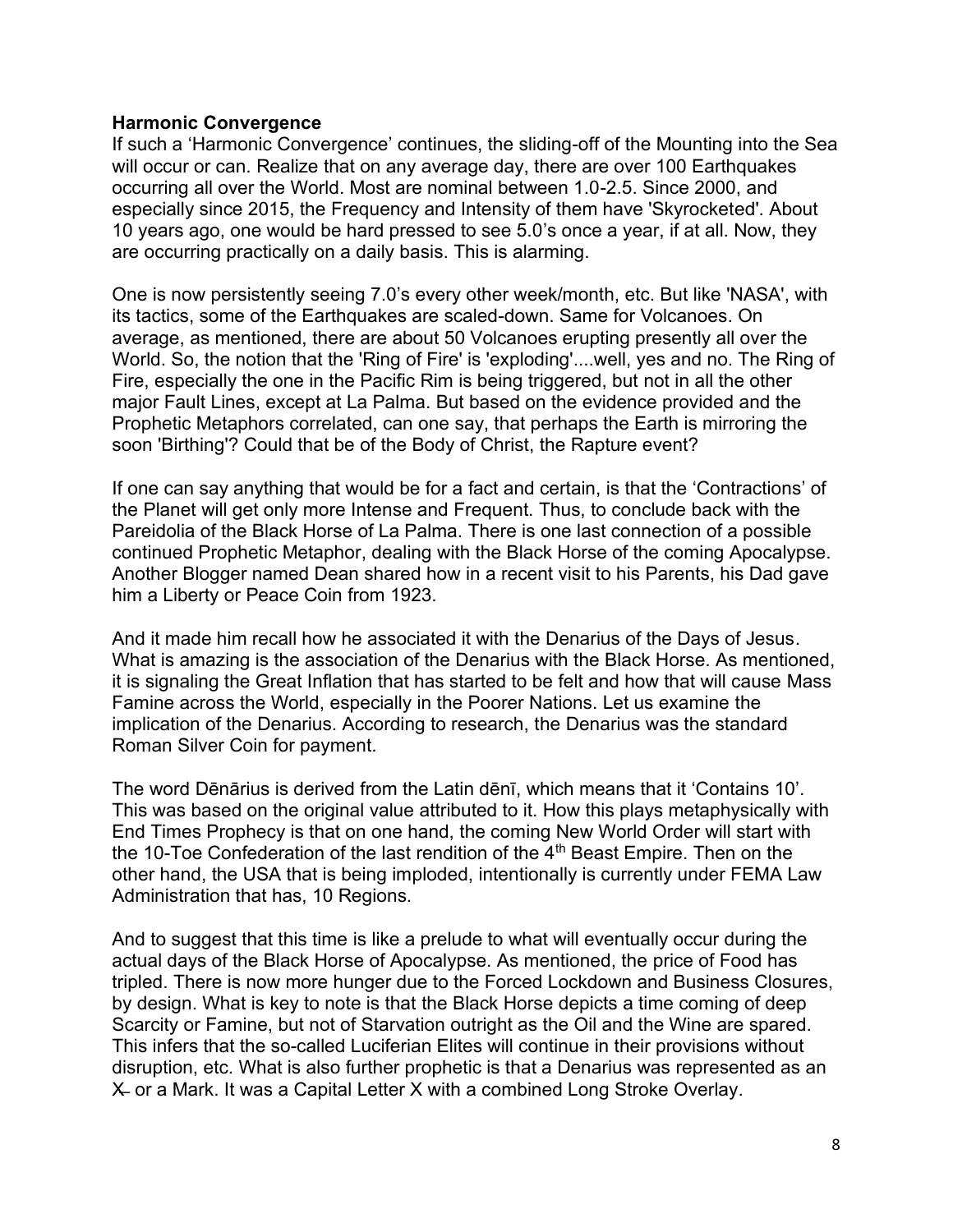This also echoes now during the  $2<sup>nd</sup>$  half of the coming Sabbatical Year; the AntiChrist during the Tribulation Period will require this type of Mark on the Body of all Humans in order to 'Buy and Sell'. It will be essentially a Medical-Monetary-Religious construct that will be Biometrically infused into the very DNA of all Human Beings. It will be an Economic System. The average weight of a Denarius, at the beginning was around 6.81 grams, or 1⁄48 of a Roman Pound. By the late Roman Republic and early Roman Empire, a Common Roman Soldier or Unskilled Laborer would be paid 1 Denarius a Day in Wages for his Services/Labor, etc. This will be the case again in the Days of the Black Horse.

Using the cost of Bread as a baseline, this pay equates to around U.S. \$20 Dollars in 2013 value. For further, to sustain a person alive for 1 day, it would require about 1 Quart, or 1 Litre of Wheat per day. This was and will be again the Daily Ration of 1 Adult. Thus, in the coming Tribulation Period of the Black Horse, the Daily Income for a Working-Class person, if they can find work, will only buy enough Food for only 1 person. And lastly, what did Jesus say about the Denarius? 'Render unto Caesar what belongs to Caesar and render to GOD what belongs to GOD'.

This is the key in maintaining a Biblical Perspective and Context in these Last Day as the World Economy is imploding, by design. It is about who one work for, what one does with one's Money and Resources, tangibly. But the crux of the matter and how that will affect one's Destiny is who belongs to whom? Which King? Which Caesar? This is the difference. Because if Jesus is not one's King, the Black Horse will be Riding soon. And the Black Horse is just the beginning of the 7-Seal Judgment of Christ Jesus. It could be nothing but an 'Illusion', a Mirage. Or could the Black Horse of La Palma have been a Prophetic and Metaphorical Prelude perhaps? Is all this presented what was being signaled with such an effect of Pareidolia during the dramatic Volcano Eruption of La Palma?

**Main Sources**

**La Palma Volcano Eruption - Live Monitoring Wekipedia.com**

 $\mathcal{L}_\text{max}$  , where  $\mathcal{L}_\text{max}$  , we have the set of the set of the set of the set of the set of the set of the set of the set of the set of the set of the set of the set of the set of the set of the set of the set of

**LA PALMA VOLCANO - throwing fire balls and earthquakes intensify** WallyTron101 <https://www.youtube.com/watch?v=UmJEx3bCuPg>

**MEGA TSUNAMI SCENARIO - LA PALMA LANDSLIDE** Naked Science <https://www.youtube.com/watch?v=6utAunBKXV4>

**VISION OF TSUNAMI IN EAST COAST - BILL LARKIN**  JesusMyBeauty - May 2012 <https://www.youtube.com/watch?v=iDyoRpP0B2w>

**LA PALMA - PROBABLY ABOUT TO EXPLODE.** REVELATIONCHAPTER12dotCOM <https://www.youtube.com/watch?v=z7UHaRL2HcI&t=959s>